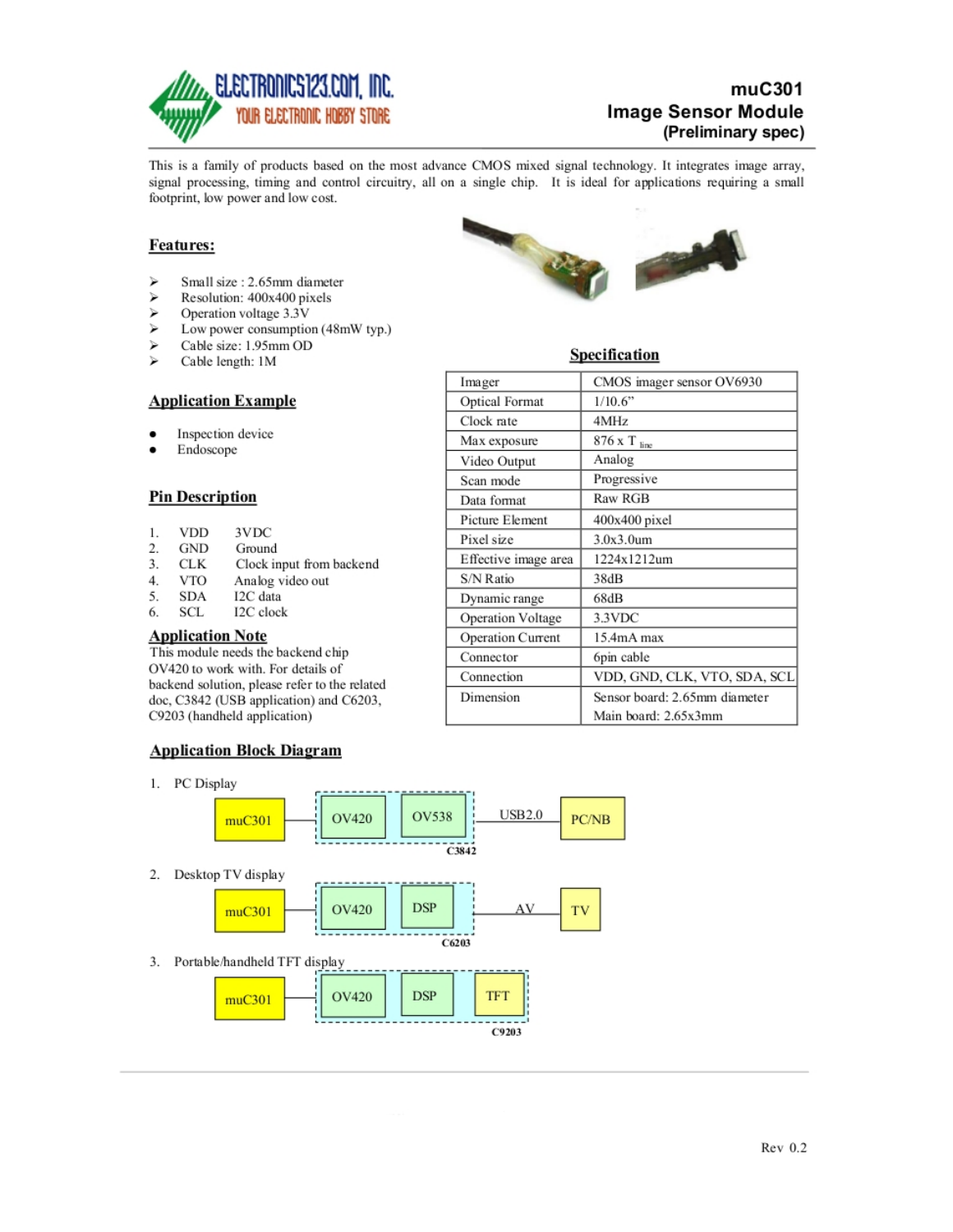### **Introduction**

This module has been designed to interface the micro camera muC301. Real time video is displayed on the TFT panel. It performs still image capture and video recording, store files to SD card. It is good for portable and handheld application.

### **Key Features**

- $\checkmark$  Interface to muC301
- $\checkmark$  Real time Video output
- $\checkmark$  Support TFT panel size 3.5"
- RTC, OSD
- Manual capture JPG/AVI
- $\checkmark$  Image resolution 384\*384
- $\checkmark$  Frame rate: 30fps
- Store to SD card, up to 16G
- Mass storage

### **System Block Diagram**





### **Keyboard Design**

8- Key design: power/mode/menu/UP/DN/LF/RT/OK

- 1. Power: power on/off the module
- 2. Mode: toggle playback or preview
- 3. Menu: for setup or quit the setup
- 4. LF/RT/UP/DN for item select
- 5. OK to confirm



Power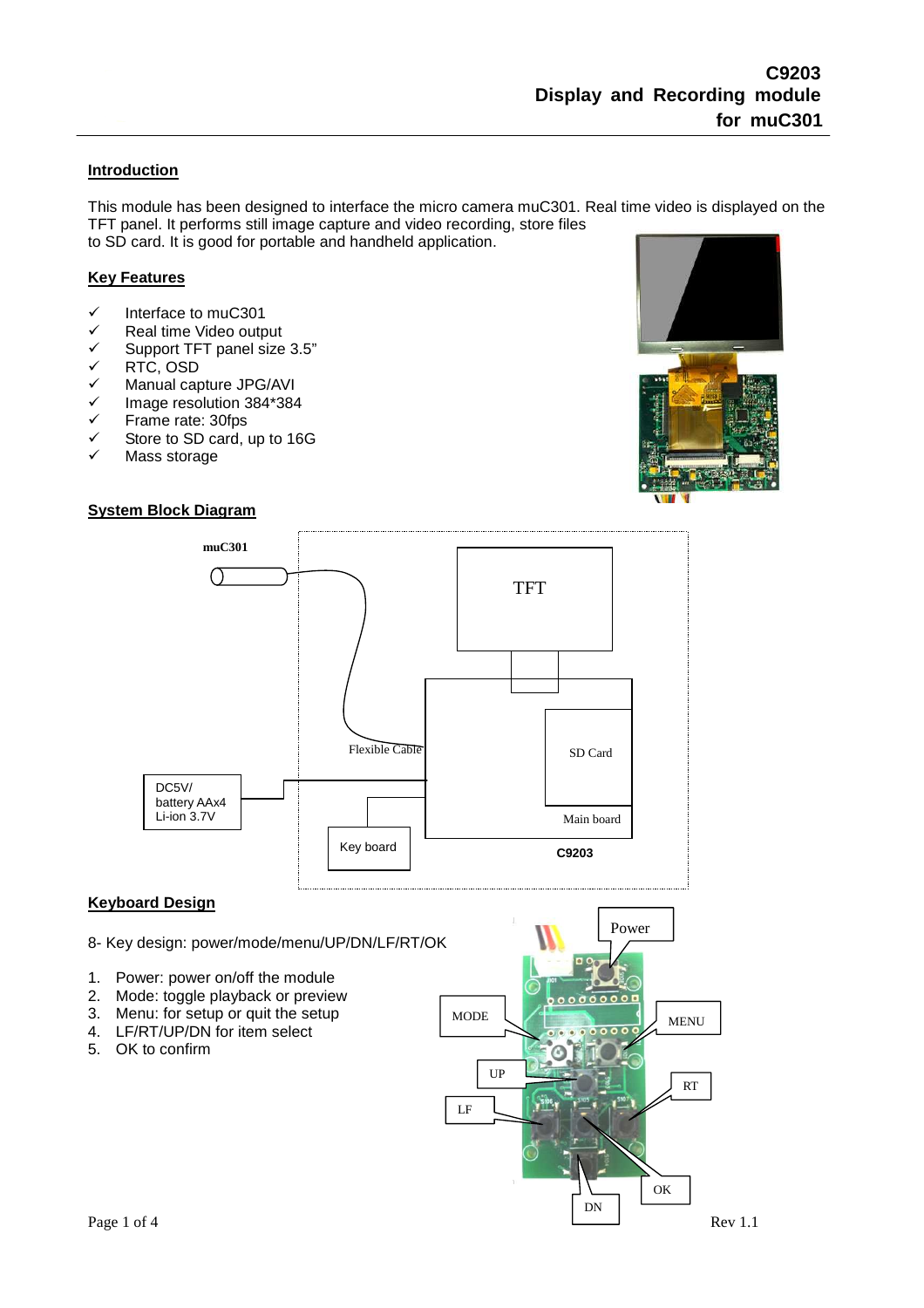# **Module Specifications**

| <b>Board Dimension</b>  | $72x60$ mm                                                 |  |
|-------------------------|------------------------------------------------------------|--|
| Storage                 | External SDHC card up to 16GB                              |  |
| Video Capture           | 384*384 (max 30 fps)                                       |  |
|                         | Unlimited capturing time depends on available memory space |  |
| <b>Photo Resolution</b> | 384*384 JPEG format                                        |  |
| <b>USB</b> Interface    | Mass storage mode USB 1.1                                  |  |
| Power                   | DC 5V/AAx4/Li-ion 3.7V                                     |  |

## **Electrical Characteristics**

| <b>Parameter</b>         | Condition                        | Min. | Typ. | Max | Unit |
|--------------------------|----------------------------------|------|------|-----|------|
| <b>Operation Voltage</b> |                                  | 3.7  |      |     |      |
| <b>Operation current</b> | Preview                          | 220  | 230  | 238 | mA   |
|                          | Capture JPG (Peak $@$ capturing) | 223  | 235  | 240 | mA   |
|                          | Capture AVI (Peak @ recording)   | 270  | 280  | 305 | mA   |
|                          | Playback                         | 220  | 228  | 240 | mA   |

# **Mechanical Dimension**



# **Keyboard Circuit**

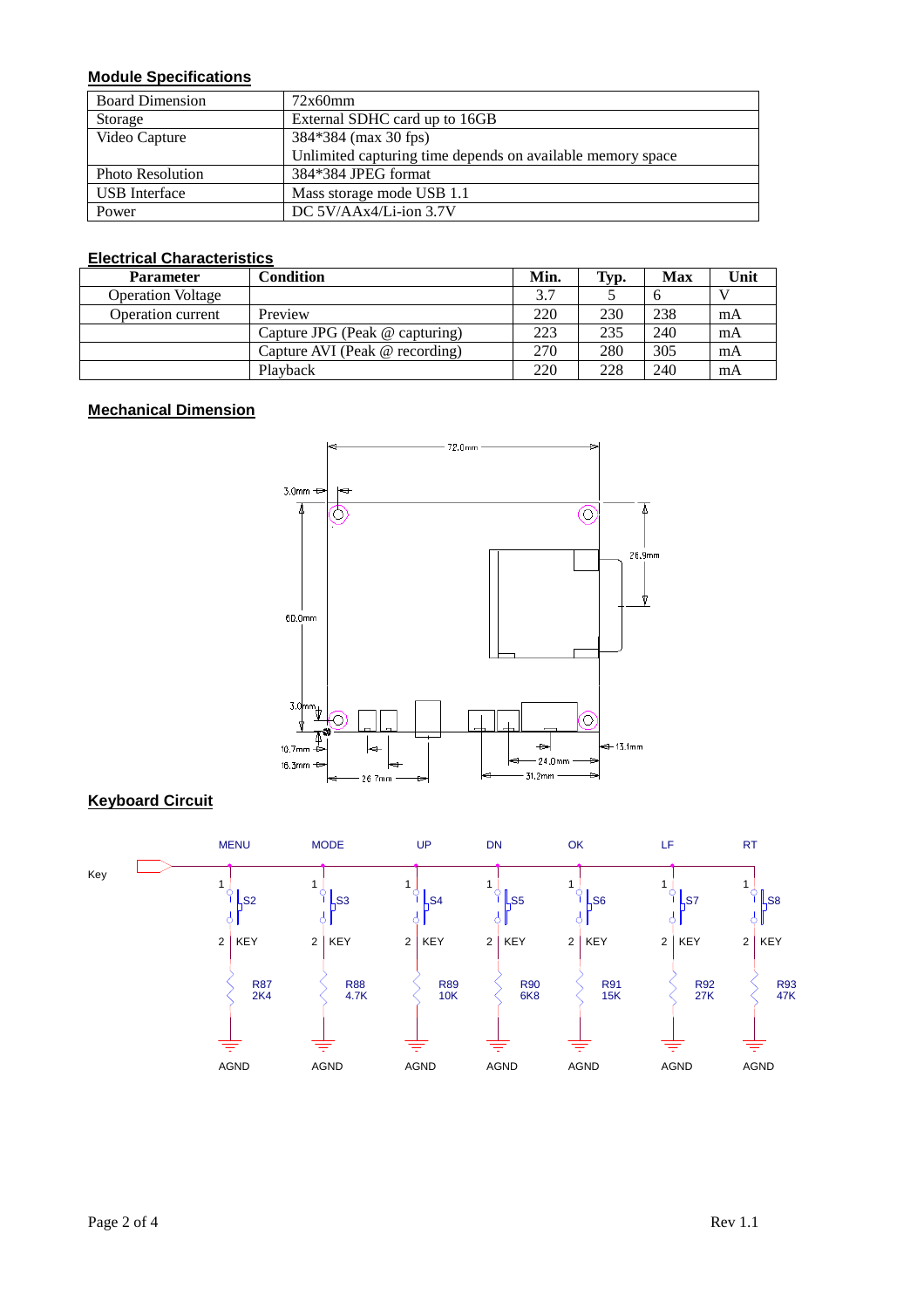### **Setup summary**



### **Operation**:

## **On-off the module**

Press once PWR key, the module will power on. By default it enters preview mode. Note the module need to have the SD card for image recording. It will display a "?" logo if the card is not presented. It does not support hot plug.

### **Preview mode**

- 1. Press MODE to toggle between preview mode and playback mode.
- 2. Press LF to take a JPG picture.
- 3. Press RT to start recording AVI, press it again to stop recording. When memory is full, it will show "Memory Full".
- 4 Press UP to turn OSD on and off

### **Menu**

Press Menu key to enter parameter setup. Use UP/DN to select item, LF/RT to toggle value. Text in red means the current setting. Press Menu again to exit

- **VIDEO** 
	- 1.1 Contrast: low/medium/high. By default it is set to Medium
	- 1.2 Color: low/medium/high. By default it is set to Medium
	- 1.3 Sharpness: low/medium/high. By default it is set to Medium
	- 1.4 Exit: press ok, save the setting and quit this menu. If it is not exit properly, the setting will not be stored.

### **Playback Operation**

- 1. Press mode to toggle between preview mode and playback mode.
- 2. Files are displayed in thumbnail of 6 photos. Press LF/RT to move to
- previous or next file, press OK to display current file in full screen. 3. When file is selected, press UP to turn OSD on and off. Press OK to start playing AVI.
- 4. At playing AVI, LF for backward, OK to stop. Use DN to pause/resume.
- 5. When backward playing, press RT to forward playing.
- 6. Delete file: press Menu to select delete one or delete all, confirmation is required.

### **Menu**

- 1. Use UP/DN key to select, use OK to confirm select
- 2. Sub-menu will prompt for confirmation when deleting. Always set default value to Cancel, use UP/DN to move cursor, OK to confirm and quit.

**Note**: all files are saved under the folder called DCIM. The files will be saved under the sub-folder with the name of 100Coach, like PICT0001.JPG, PICT0002.AVI

**INPUT SETTING -VIDEO** 

CONTRAST – LOW/MEDIUM/HIGH COLOR –LOW/MEDIUM/HIGH SHARPNESS –LOW/MEDIUM/HIGH

**EXIT**